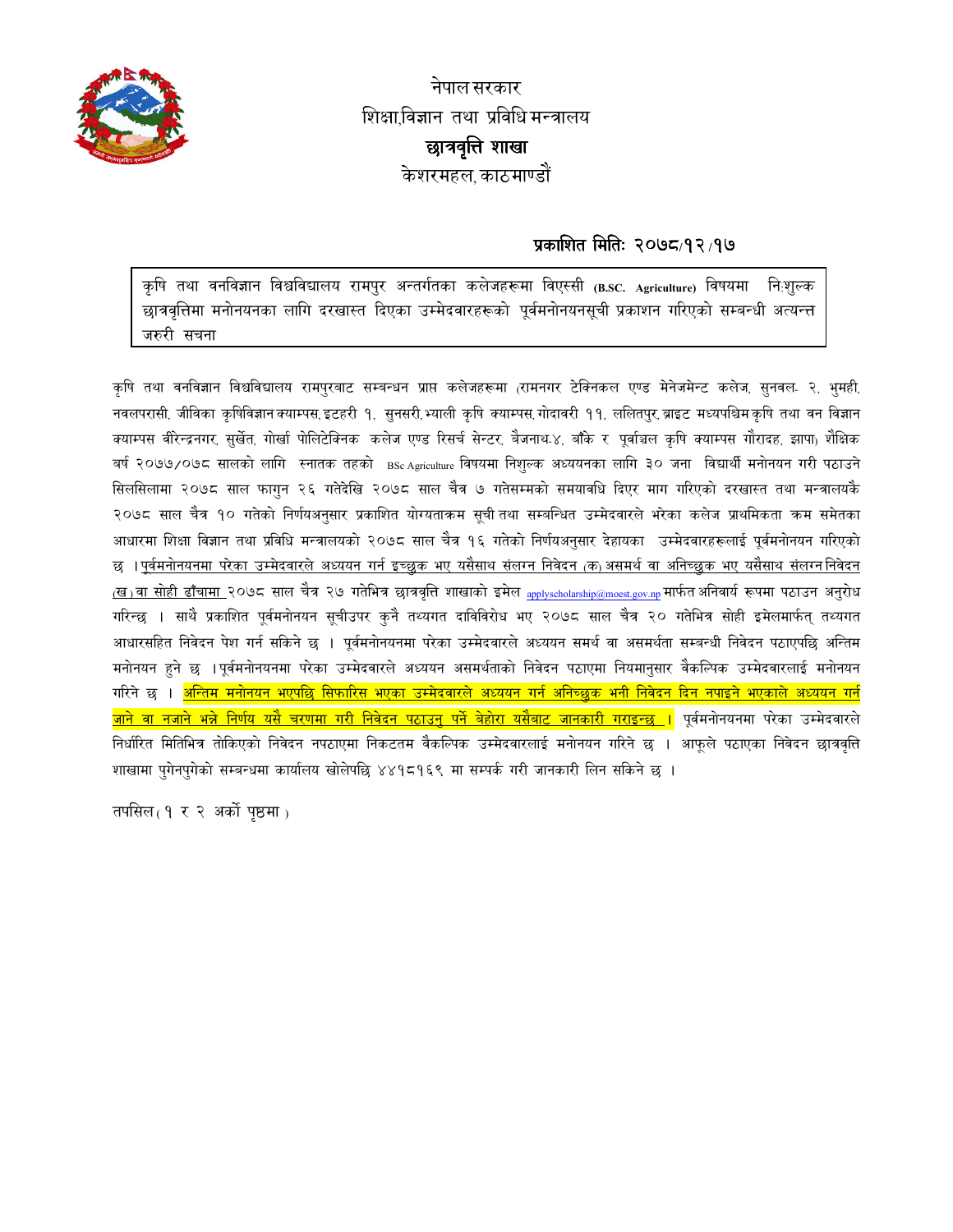## Ministry of Education, Science and Technology

## Scholarship Section, Kesharmahal

## **Pre- Nomination Based on MOEST Merit List 2078 Chaitra, BSc Ag, AFU**

**Reservation Group:** General (i.e. Total)

| SN             | <b>MoEST</b><br>Reg.<br>No. | <b>Candidate's Name</b>  | Gender | <b>Entrance</b><br>Score | <b>Entrance</b><br><b>Rank</b> | <b>MoEST</b><br>Rank | <b>Groups</b> | <b>Pre-Nominated Colleges</b>       |
|----------------|-----------------------------|--------------------------|--------|--------------------------|--------------------------------|----------------------|---------------|-------------------------------------|
| $\mathbf{1}$   | 28                          | Deepak Prasad Chaudhary  | M      | 86                       | 272                            | $\mathbf{1}$         | General-1     | Valley Agriculture Campus, Lalitpur |
| $\overline{2}$ | 101                         | <b>Binita Dhakal</b>     | F      | 82                       | 381                            | $\overline{2}$       | General-2     | Ramnagar Technical, Nawalparasi     |
| 3              | 3                           | Anisha Sapkota           | F      | 81                       | 432                            | 3                    | General-3     | Ramnagar Technical, Nawalparasi     |
| $\overline{4}$ | 80                          | Kushal GC                | M      | 80                       | 459                            | 4                    | General-4     | Valley Agriculture Campus, Lalitpur |
| 5              | 48                          | Sumina Dangal            | F      | 78                       | 543                            | 5                    | General-5     | Valley Agriculture Campus, Lalitpur |
| 6              | 25                          | Dristhi Rayamajhi        | F      | 77                       | 568                            | $\overline{7}$       | General-6     | Ramnagar Technical, Nawalparasi     |
| $\overline{7}$ | 85                          | Sushil Thakur            | M      | 77                       | 580                            | 8                    | General-7     | Bright Mid Western, Surkhet         |
| 8              | 122                         | Bhimkanta Bhandari       | M      | 77                       | 600                            | 9                    | General-8     | Jibica Agriculture Campus, Sunsari  |
| 9              | 6                           | Nirupa Rijal             | F      | 75                       | 677                            | 12                   | General-9     | Jibica Agriculture Campus, Sunsari  |
| 10             | 76                          | <b>Bibek Lamichhane</b>  | M      | 75                       | 690                            | 13                   | General-10    | Bright Mid Western, Surkhet         |
| 11             | 59                          | Madhu Yadav              | F      | 74                       | 702                            | 14                   | General-11    | Jibica Agriculture Campus, Sunsari  |
| 12             | 39                          | Sarika Khadka            | F      | 74                       | 706                            | 15                   | General-12    | Purbanchal Agri Campus, Jhapa       |
| 13             | 131                         | Anuska Rijal             | F      | 74                       | 732                            | 16                   | General-13    | Gorkha Poly Technic, Banke          |
| 14             | 46                          | Prajwal Acharya          | M      | 73                       | 779                            | 18                   | General-14    | Purbanchal Agri Campus, Jhapa       |
| 15             | 111                         | Bhagiratha Bhusal        | F      | 73                       | 781                            | 20                   | General-15    | Purbanchal Agri Campus, Jhapa       |
| 16             | 120                         | <b>Bal Govinda Yadav</b> | M      | 73                       | 788                            | 21                   | General-16    | Gorkha Poly Technic, Banke          |
| 17             | 66                          | Nabin Nepal              | M      | 72                       | 807                            | 22                   | General-17    | Gorkha Poly Technic, Banke          |
| 18             | 140                         | Anjali Kumari Thakur     | F      | 70                       | 920                            | 35                   | Madheshi-1    | Jibica Agriculture Campus, Sunsari  |
| 19             | 10                          | Ram Milan Gupta          | M      | 70                       | 941                            | 39                   | Madheshi-2    | Bright Mid Western, Surkhet         |
| 20             | 60                          | Sima Singh               | F      | 69                       | 967                            | 45                   | Madheshi-3    | Gorkha Poly Technic, Banke          |
| 21             | 78                          | Gaman Sharma             | F      | 78                       | 553                            | 6                    | Female-1      | Valley Agriculture Campus, Lalitpur |
| 22             | 117                         | Jagritee Bohara          | F      | 77                       | 606                            | 10                   | Female-2      | Ramnagar Technical, Nawalparasi     |
| 23             | 108                         | Sabita Timilsina         | F      | 76                       | 616                            | 11                   | Female-3      | Gorkha Poly Technic, Banke          |
| 24             | 118                         | Sumnima Sharma Poudel    | F      | 73                       | 748                            | 17                   | Female-4      | Purbanchal Agri Campus, Jhapa       |
| 25             | 34                          | Junu Magar               | F      | 69                       | 980                            | 46                   | Janajati-1    | Jibica Agriculture Campus, Sunsari  |
| 26             | 88                          | Ledisa Magar             | F      | 67                       | 1104                           | 65                   | Janajati-2    | Valley Agriculture Campus, Lalitpur |
| 27             | 71                          | Siddarth Chaudhary       | M      | 67                       | 1121                           | 67                   | Janajati-3    | Ramnagar Technical, Nawalparasi     |
| 28             | 19                          | Salina Budha             | F      | 66                       | 1137                           | 72                   | Janajati-4    | Bright Mid Western, Surkhet         |
| 29             | 130                         | Madan Nepali             | M      | 73                       | 780                            | 19                   | Dalit-1       | Purbanchal Agri Campus, Jhapa       |
| 30             | 69                          | Dilip Chaulagain         | M      | 71                       | 882                            | 31                   | Remote-1      | Bright Mid Western, Surkhet         |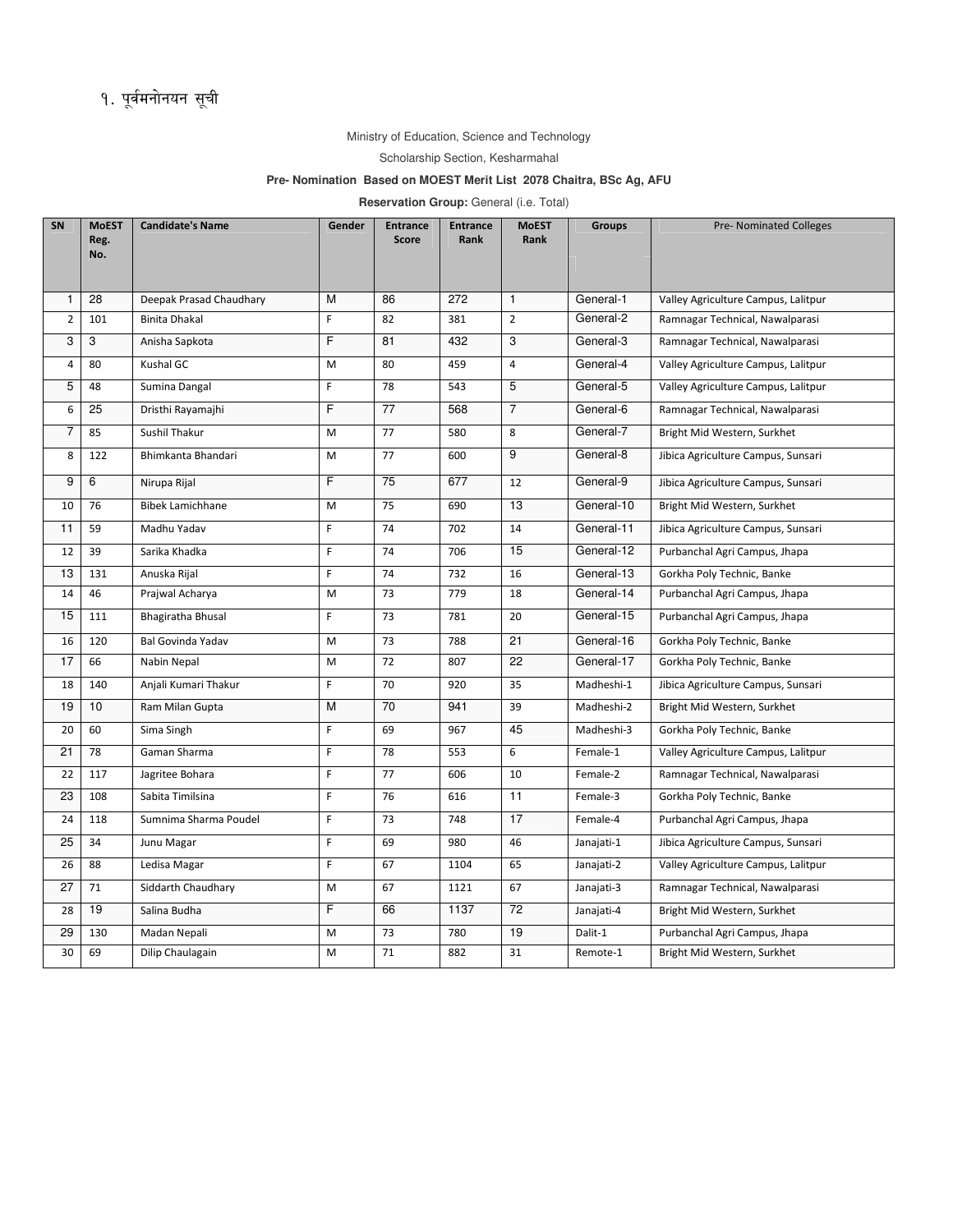२. निवेदन ढाँचा

निवेदन (क)

मितिः २०७८/१२/

श्री प्रमुखज्यू छात्रवृत्ति शाखा श्री शिक्षा विज्ञान तथा प्रविधि मन्त्रालय केशरमहल काठमाडौँ

विषयः अध्ययन गर्न इच्छुक भएको सम्बन्धमा

महोदय

प्रस्तुत विषयमा मिति २०७८ साल चैत्र १७ गते शिक्षा विज्ञान तथा प्रविधि मन्त्रालयको वेभसाइटमा प्रकाशित सूचनाअनुसार कृषि तथा वनविज्ञान विश्वविद्यालय रामपुरमा शैक्षिक सत्र २०७८/०७९ का लागि निशुल्क अध्ययन छात्रवृत्तिमा मेरो नाम पनि पूर्वमनोनयन सूचीमा साधारण∕आरक्षण (महिला∕मधेशी∕जनजाति∕दलित∕दुर्गम) समूहमा प्रकाशन भएको तथा म अध्ययन गर्न इच्छुक भएको हुँदा सिफारिस भएको कलेज वा यसपछि परिवर्तन भई नयाँ कलेज सिफारिस भएमासमेत नियमानुसार अध्ययन गर्न इच्छुक भएको हुँदा यो निवेदन पठाएको छु । मनोनयन भइसकेपछि अध्ययन असमर्थ भएको निवेदन गर्ने छैन ।

| о | с | , |
|---|---|---|
|   |   |   |
|   |   |   |

| नामः श्री    |
|--------------|
| योग्यताक्रमः |
| हस्ताक्षरः   |
| फोन नः       |

| दायाँ | बायाँ |
|-------|-------|
|       |       |
|       |       |
|       |       |